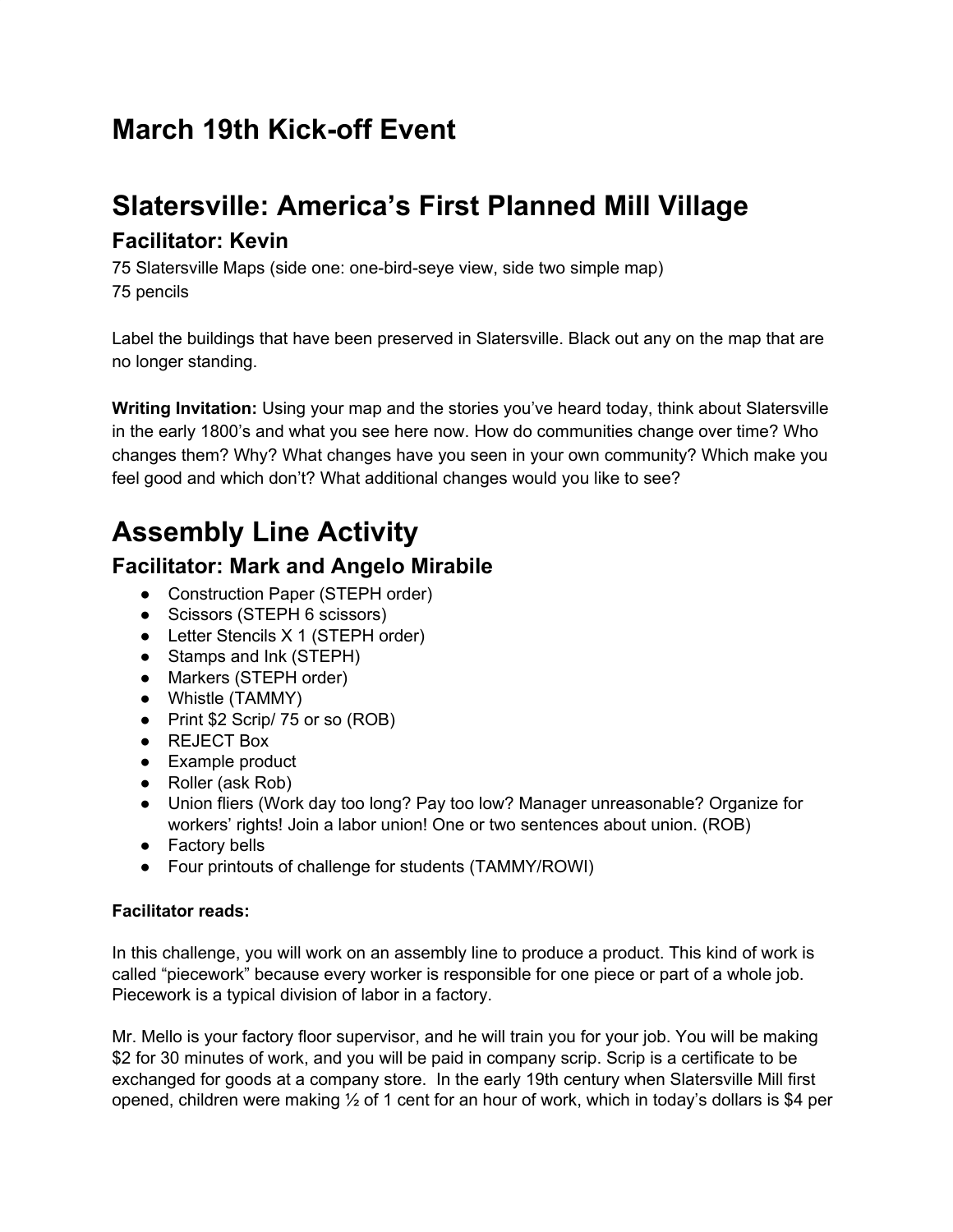hour or \$2 for a half hour's work.

Folding station (ruler): Fold the paper into fourths with sharp edges for the cutter.

Piecing station (ruler): Separate the paper into four equal pieces along the folded lines.

Stencil station (marker/ stencil): Use a marker to stencil the letter in the center of the page.

Coloring station (markers): Use a marker to completely, neatly, and evenly color in the stenciled letter.

Quality check (stamp, ink, reject bin): Make sure the papers are equal size. Make sure the cut edges are clean. Make sure the stencil is in the center of the paper. Make sure the stencil is colored in neatly. If acceptable, stamp the center of the back of the page. If acceptable, stack at end of table for manager review. If unacceptable, place in REJECT bin.

Manager:

Set up six stations Number off the kids.

1's Folding 2's Piecing 3's Stencil 4's & 5's Coloring 6's Quality Control

Read instructions and give a set to each assembly line.

Round one: Quota 6 pieces. Rate of pay is \$2/ half hour. Five minutes of production time.

Ring bell to start and stop.

Ask kids if they are at the right station or if they want to make any changes to their station on their own assembly line.

Round two: Five minutes of production time. Shift manager starts harassing (motivating) workers and by the end of the round, fires one worker from each line, and at least one girl. Increase quota if necessary. Union organizer coaches fired kids.

Ring bell to start and stop.

Round three: Ask students how they are going to redistribute the work and make agreed upon changes. Five additional minutes of production time. Facilitator starts harassing (motivating) workers and by the end of the round, fires one additional worker from each line. Union organizer hands out flyers.

Ring bell to start and stop.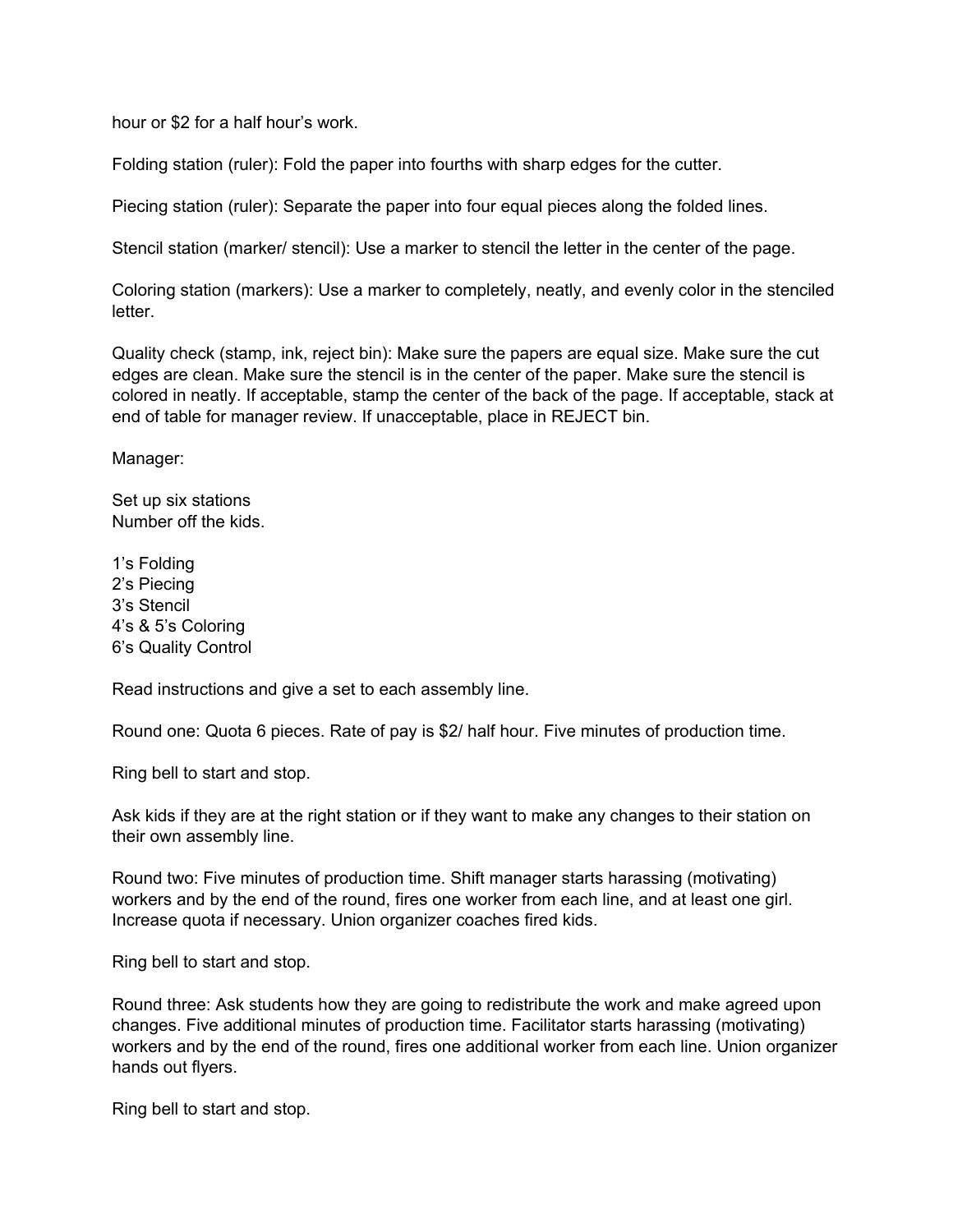Round four: Mark announces increased production quota and issues threat for union workers. Union Rep: What are you going to do? Start brainstorming in your journals with your group. Shift owner prods students, "If you stay on the job, I can probably get you 50 cents per hour.

Each student can take a tile and shift manager pays students their scrip.

**Writing Invitation**: With your assembly line group, use your brainstorming notes to decide on the most important changes that you need for fair working conditions at the Slater Brothers Stencil Company. Think about how will these changes could benefit both workers and the company. Write a letter to the mill manager that argues for the specific working conditions that you and your fellow assembly line workers think are fair.

[Sample](http://www.fsunion.org.au/Upload/Request-for-flexible-working-arrangements-example-letters.pdf) Letter from employee asking for flexible work hours.

## **Mill Village Challenge**

**Facilitator:** Tammy **Activity length:** 40 minutes **Materials:**

- Boxes STEPH
- Tulle River (STEPH order)
- 2-3 box cutters (for adults) STEPH
- Mats STEPH
- Clipboard with paper and pencil STEPH
- Blue Painters Tape (STEPH order)
- Markers STEPH
- Four printouts of challenge for students (TAMMY/ROWI)

#### **Facilitator**:

Make two groups of 8.

#### **Facilitator Reads:**

In this challenge, you will work together to build a mill village. You'll need a good spot on the river to build your textile mill. This mill will spin thread and use thread to weave cloth. The mill will employ about 100 people, mostly families.

You are going to pay the families in mill scrip. Scrip is a certificate to be exchanged for goods at a company store. Because you are paying in scip, the village will need to provide all the goods and services families need to live.

Take a look at the river. Now spend 5 minutes thinking through these questions.